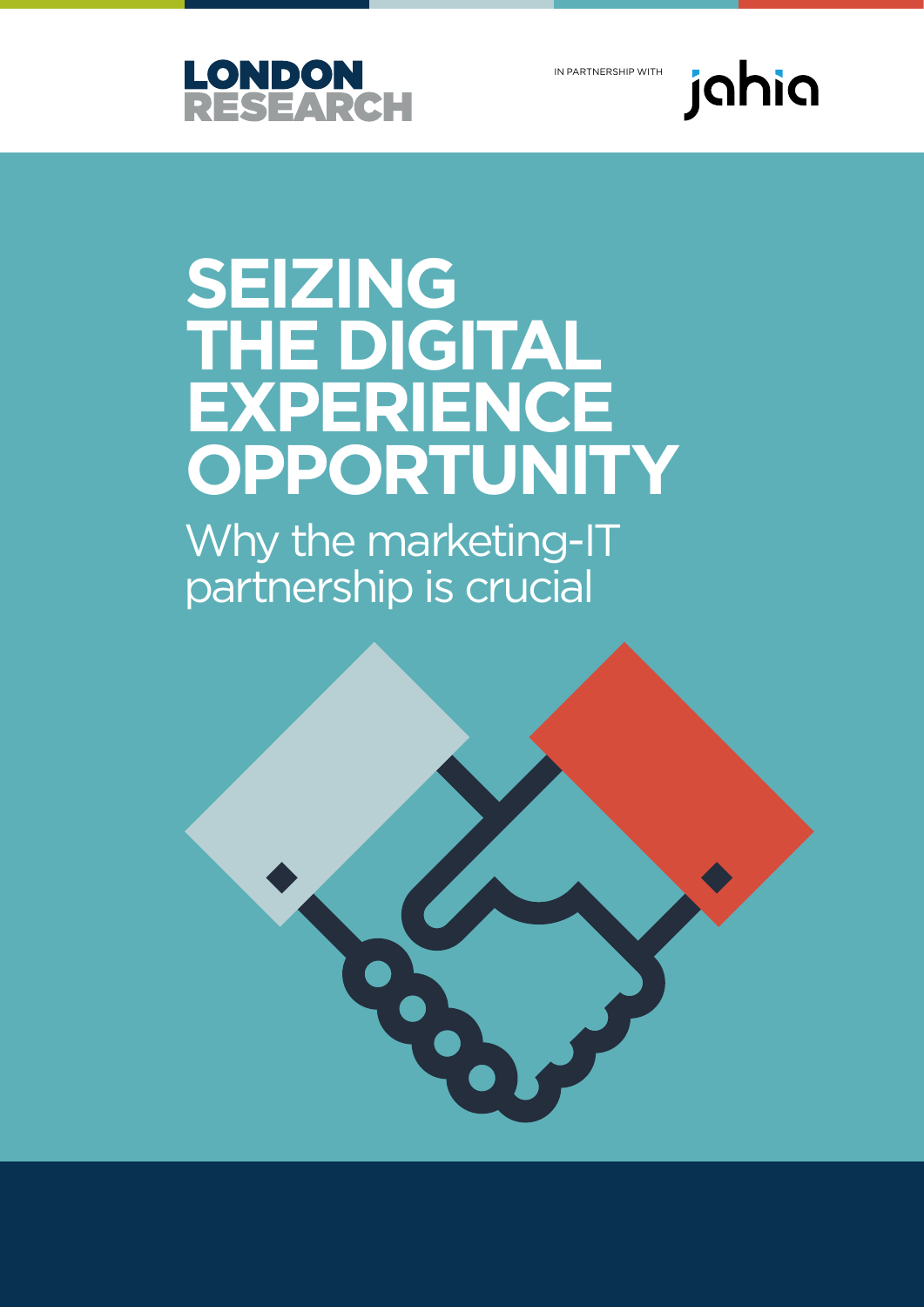### SEIZING THE DIGITAL EXPERIENCE OPPORTUNITY - WHY THE MARKETING-IT

### **CONTENTS**

- **CONTENTS 1** Introduction **3 1 1 1 1 1 1 1 1** 
	- Customer data is the common ground 4 **2**
	- Culture and organisation 5 **3**
	- **4** Process 6
	- Technology 7 **5**
	- Key takeaways 9 **6**



#### ABOUT LONDON RESEARCH

London Research, set up by former Econsultancy research director Linus Gregoriadis, is focused on producing research-based content for B2B audiences. We are based in London, but our approach and outlook are very much international. We work predominantly, but not exclusively, with marketing technology (martech) vendors and agencies seeking to tell a compelling story based on robust research and insightful data points.

As part of Communitize Ltd, we work closely with our sister companies Digital Doughnut (a global community of more than 1.5 million marketers) and Demand Exchange (a lead generation platform), both to syndicate our research and generate high-quality leads.

For more information, visit https://londonresearch.com.

### jahia

### ABOUT JAHIA

Jahia Solutions Group makes digital experiences simpler. Leveraging a cloud-based platform, Jahia helps companies around the world better leverage their content and customer data while connected to their existing technology stack. With an unparalleled level of flexibility and connectivity, Jahia's solutions can be customised to meet the specific business needs and challenges of each customer.

Founded in 2002 and headquartered in Switzerland, Jahia has offices in Boston, Toronto and Paris. Jahia's customer community includes hundreds of global brands and organisations, including Ben & Jerry's, Nationwide, NASA and General Motors.

For more information, visit [www.jahia.com](https://www.jahia.com/home/en), read our [blog](https://www.jahia.com/blog) and follow us on [LinkedIn](https://www.linkedin.com/company/jahia-solutions/).





#### Michael Nutley Digital Media and Marketing Journalist

Michael is a London Research writer specialising in digital media and marketing. He was head of content for London Research sister company Digital Doughnut between 2012 and 2016, and during that time edited the European channel of Adobe's CMO.com website. Before that he was editor of New Media Age, the UK's leading news publication for interactive business from 2000 to 2007, and its editor-in-chief from 2007 to 2011. He has written widely about the sector, is a regular speaker in the media and on the conference circuit, and has lectured on the future of advertising and publishing at the London College of Communications.

**londonresearch.com** UK: +44 (0)207 193 4600 US: +1 415-463-7044 © London Research 2020



All rights reserved. No part of this publication may be reproduced or transmitted in any form or by any means, electronic or mechanical, including photocopy, recording or any information storage and retrieval system, without prior permission in writing from the publisher.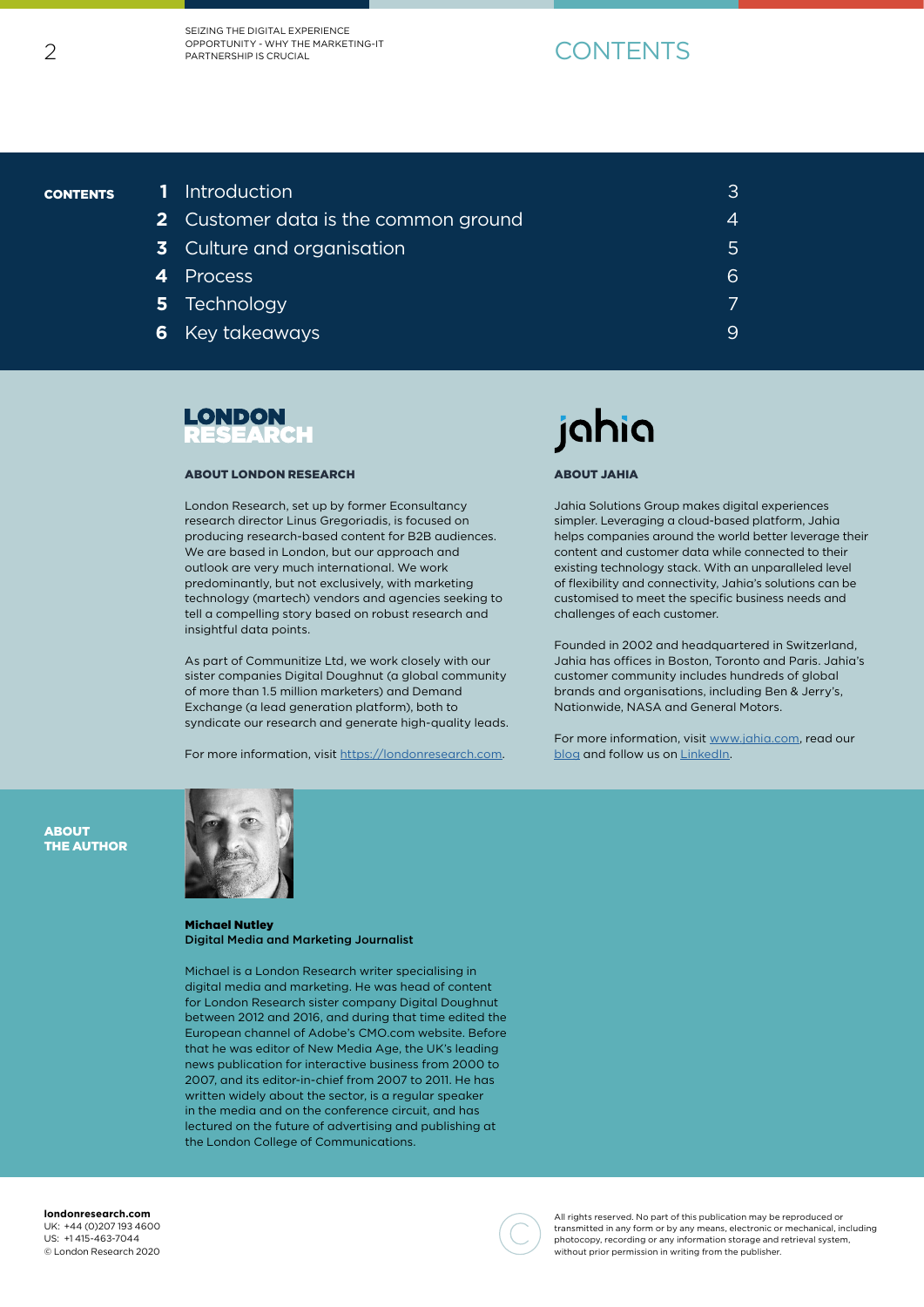1 Introduction

Customer experience is now the key driver of competitiveness, more than price, choice or quality.

According to the 2020 Global Customer Experience Benchmarking Report, the overwhelming majority of companies (82%) agree that CX gives them a competitive edge, with over half saying it's their primary source of competitive differentiation<sup>1</sup>. That means businesses need to understand who their customers are and what they need at every stage of their relationship, from awareness to purchase and beyond. They need to do this at scale, and often in real time too.

As a result, the relationship between the IT and marketing functions within organisations has become crucial. There is, however, no 'one size fits all', no model that can be applied across all businesses to ensure a successful partnership between the two functions. Among other things, the nature of the relationship hinges on the size of the business, the sector in which it operates, and its digital maturity. It also depends on the personalities involved, the way departments and employees are measured and rewarded, and on the culture, structure and processes of the organisation.

#### **Technology: the cornerstone of a successful relationship**

However, nothing plays a bigger role than the marketing technology an organisation uses. It must strike a balance between the requirements of both departments. For marketers, it should provide the autonomy they need to do their jobs without requiring them to make constant requests to IT. Meanwhile, IT needs to know that their technology is a carefully balanced stack that feeds into itself, and any future integrations won't create complexities that become a drain on resources.

*"Relationships between marketing and tech work well when you have strong ties between the people who choose the technology and the people who use it. Both need to know the overall direction of the business, and if their visions are aligned, it allows them to make better decisions more quickly."* 

*Jon Bains, Founder, What & Why*



**londonresearch.com** UK: +44 (0)207 193 4600 US: +1 415-463-7044 © London Research 2020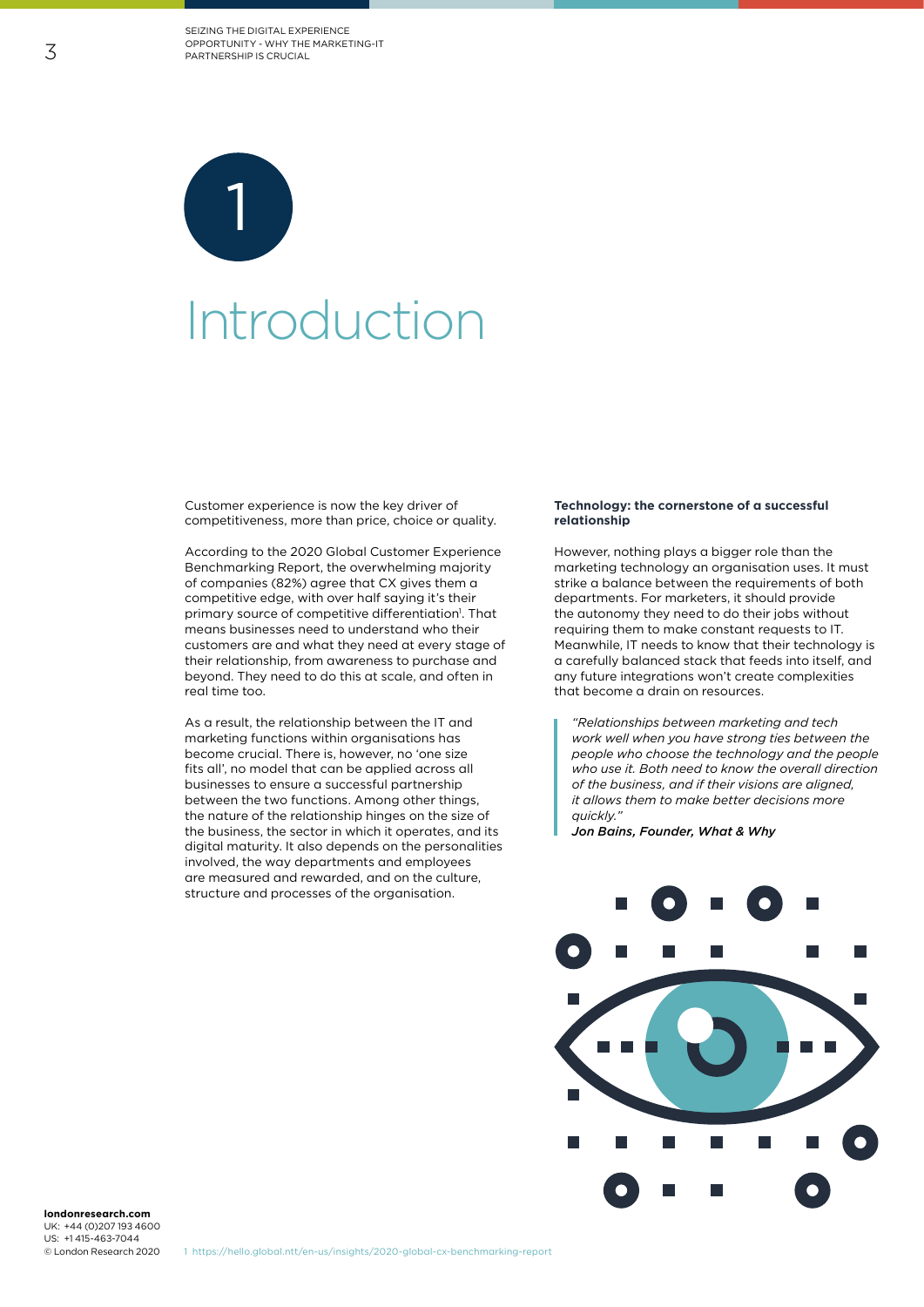

## Customer data is the common ground

Data is a crucial link across all these technologies, but it's not just a question of making sure it's shared across the marketing stack. As the basis of a customer-centric organisation, it's vital that customer data is made accessible to all the people and systems that need it, from marketing and customer services to new product development, logistics and beyond. At the same time, as privacy regulations become more stringent and people become more concerned about the way their personal data is used and stored, data security is fast becoming a business-critical issue.

For these reasons, customer data is also the ideal place to start, as it represents the common ground between marketing and IT. How it's collected, stored and used is crucial for both business functions. As the foundation of digital transformation, it creates a unified overall vision for the business towards which both sides can work.

*"Data is an easy place to begin working together towards a shared goal, but with different agendas."* 

*Andrew Campbell, Martech Director, The Home Agency*

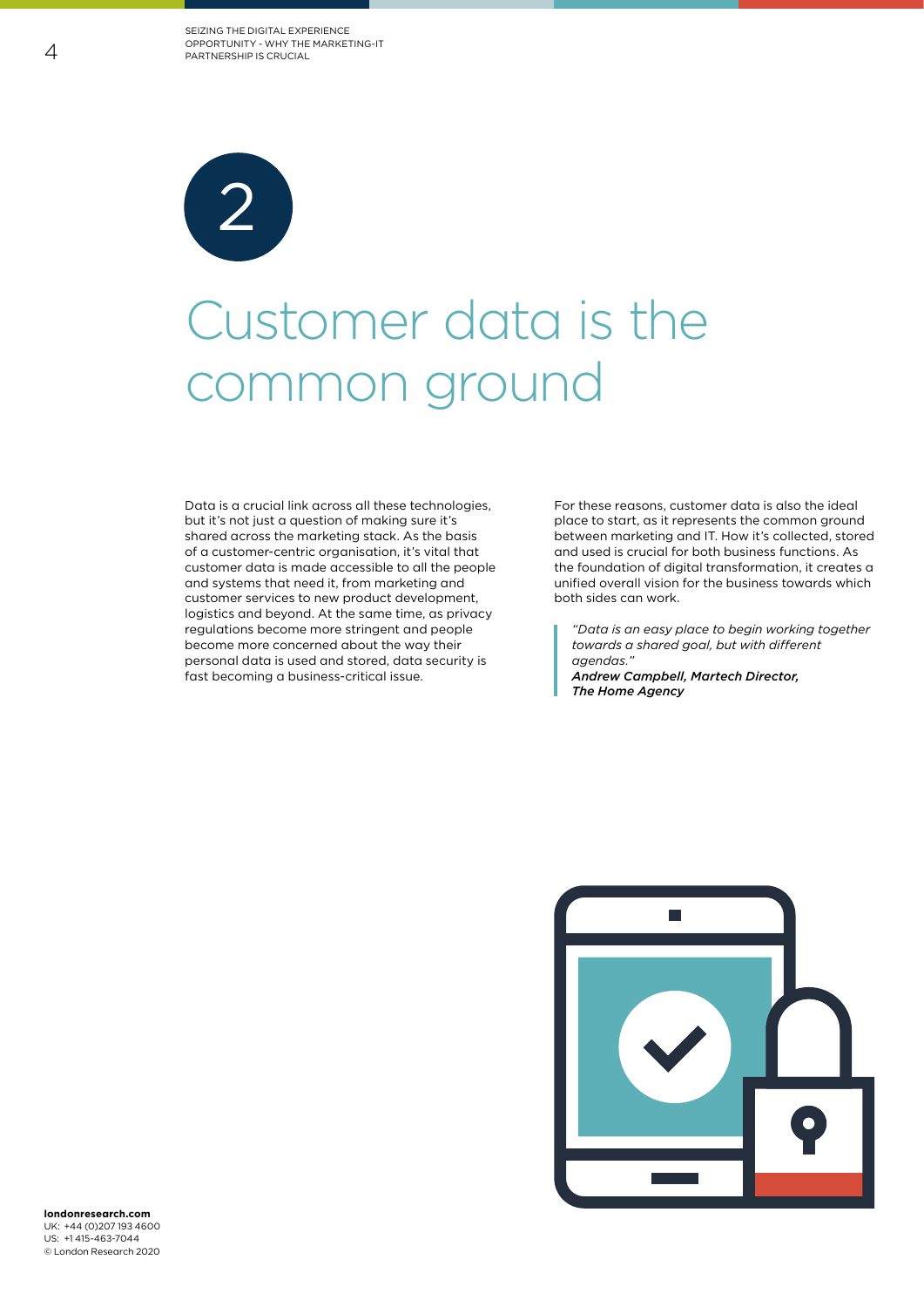

## Culture and organisation

With open customer data, the next step is to use it to bridge collaboration between the marketing and IT departments. Divergent priorities often create misunderstandings or conflicting perspectives. Allowing technology to bridge the gap helps showcase how much their goals are interlinked.

Crucially, outside of technology, both sides need to recognise the other behaves in the way they do for good reasons. IT may appear to be risk-averse, but marketers must appreciate that the security and integrity of business-critical systems are their top priority. Likewise, IT departments must understand that the ability to respond rapidly to changing circumstances and customer expectations is vital to marketing's success.

Transparency around resources and how they are prioritised is also hugely important. This goes back to marketing's status as one of IT's many clients. Marketers are much more likely to tolerate a slow response from IT if they understand why their requests are given lower priority than those of other departments. Otherwise IT can gain a reputation as a blocker to getting things done, and marketing will start acquiring its own technology outside IT's influence.

*"If IT is saying they want to be the one-stop shop for technology, but they're not willing to staff it in a way to support the marketing organisation, then there's a conflict. But if IT says they want to do all these things and they're willing to staff them, or they want to do all these things but they're not willing to staff them so they're going to give up some ownership, that's where the relationship really thrives. It's a matter of knowing your limitations within your organisation so you can deliver on what the business needs." Justin Sharaf, VP Marketing, Jahia Solutions*

#### **Overcoming the language barrier**

Another major issue impeding the IT and marketing relationship is the language barrier between the two disciplines. This is lessening as marketers become more knowledgeable about technology, but it can still be a source of misunderstanding and friction. For this reason, many organisations have created roles that straddle the two departments. This can be the CIO, business analysts, marketing technologists or dev ops.

However, it's not enough to rely on one person to resolve the cultural and linguistic differences between departments. Nor is it sufficient for there to be a good relationship between the CMO and CTO. The culture of co-operation and teamwork needs to exist at all levels. That means involving people from each department in the other's regular meetings, seconding people from one department to the other, and locating IT teams with marketing.

*"There needs to be a structure, and there needs to be someone who pulls it all together, who makes sure the heads of departments are in sync and that they're talking to each other. It all comes down to communication and teamwork." Zoltan Vass, Business Consultant and Remote Working Specialist, [zoltanvass.com](http://zoltanvass.com)*



**londonresearch.com** UK: +44 (0)207 193 4600 US: +1 415-463-7044 © London Research 2020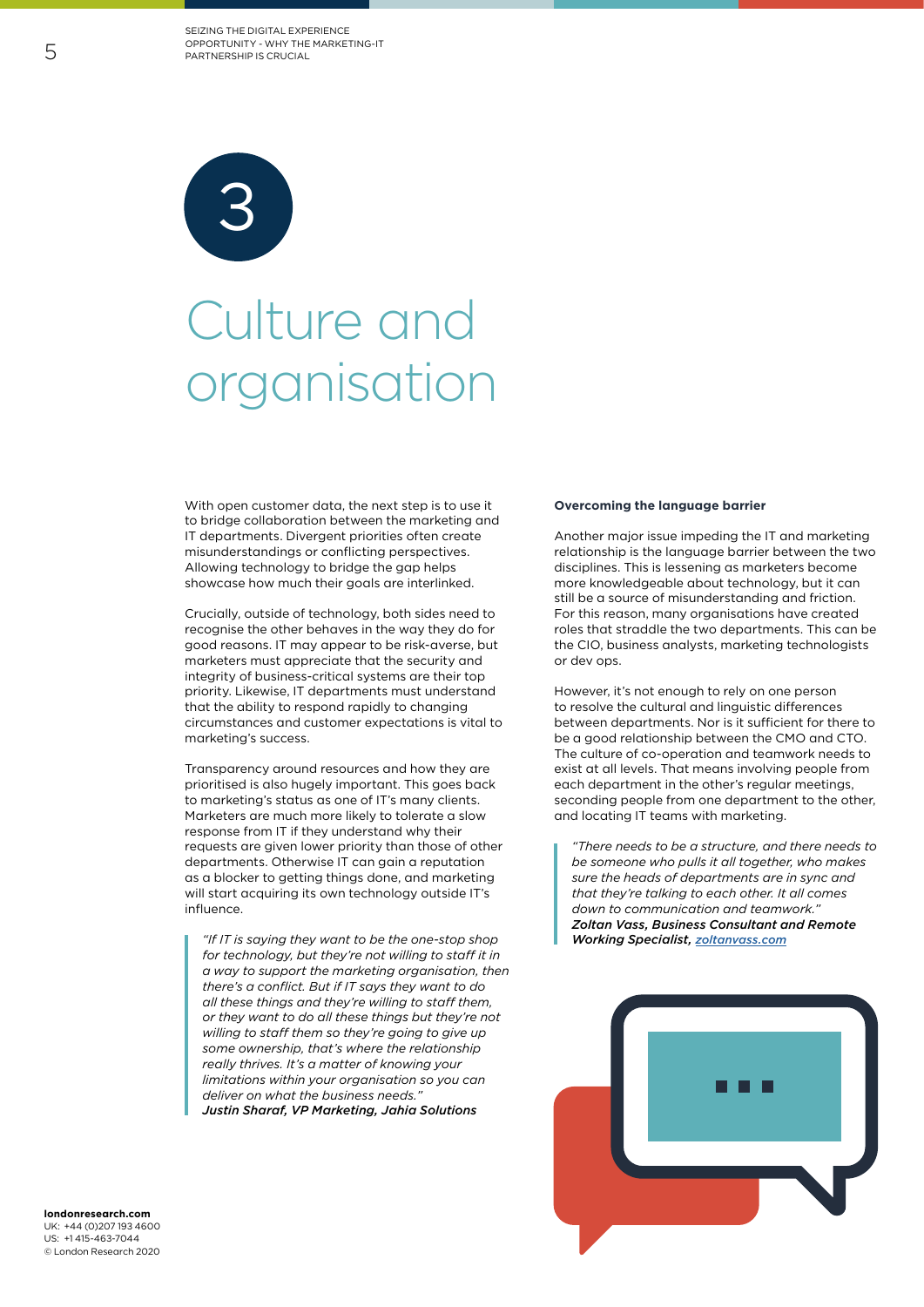

If the first step in empowering marketing and IT to work together is to foster greater understanding, the second is to formalise co-operation. There should be a clear process for working together on projects that involves all the relevant departments; legal and finance, for example, as well as marketing and IT.

One of the hangovers from the historic view of IT as a service department is that marketing tends to involve IT in projects when they think of it, and then wonder why IT doesn't respond immediately. Instead, best practice is to assemble a crossdepartmental team at the start of the project and establish the project plan so that each department understands what is required of them and can make it clear how long those tasks will take to achieve.

*"Setting expectations as far in advance as possible is really important. If marketing is going to need IT's help, they shouldn't say, 'I need your help tomorrow.' They need to ask for help three months in advance. That way IT can allocate resources appropriately, and it builds trust and partnership."*

*Justin Sharaf, VP Marketing, Jahia Solutions*

Once the process has been agreed upon, it needs to become 'the way we do things.' New people coming into the organisation need to be made familiar with the process and how it works. They also need to understand their responsibilities within it. Liaison with HR is crucial here.

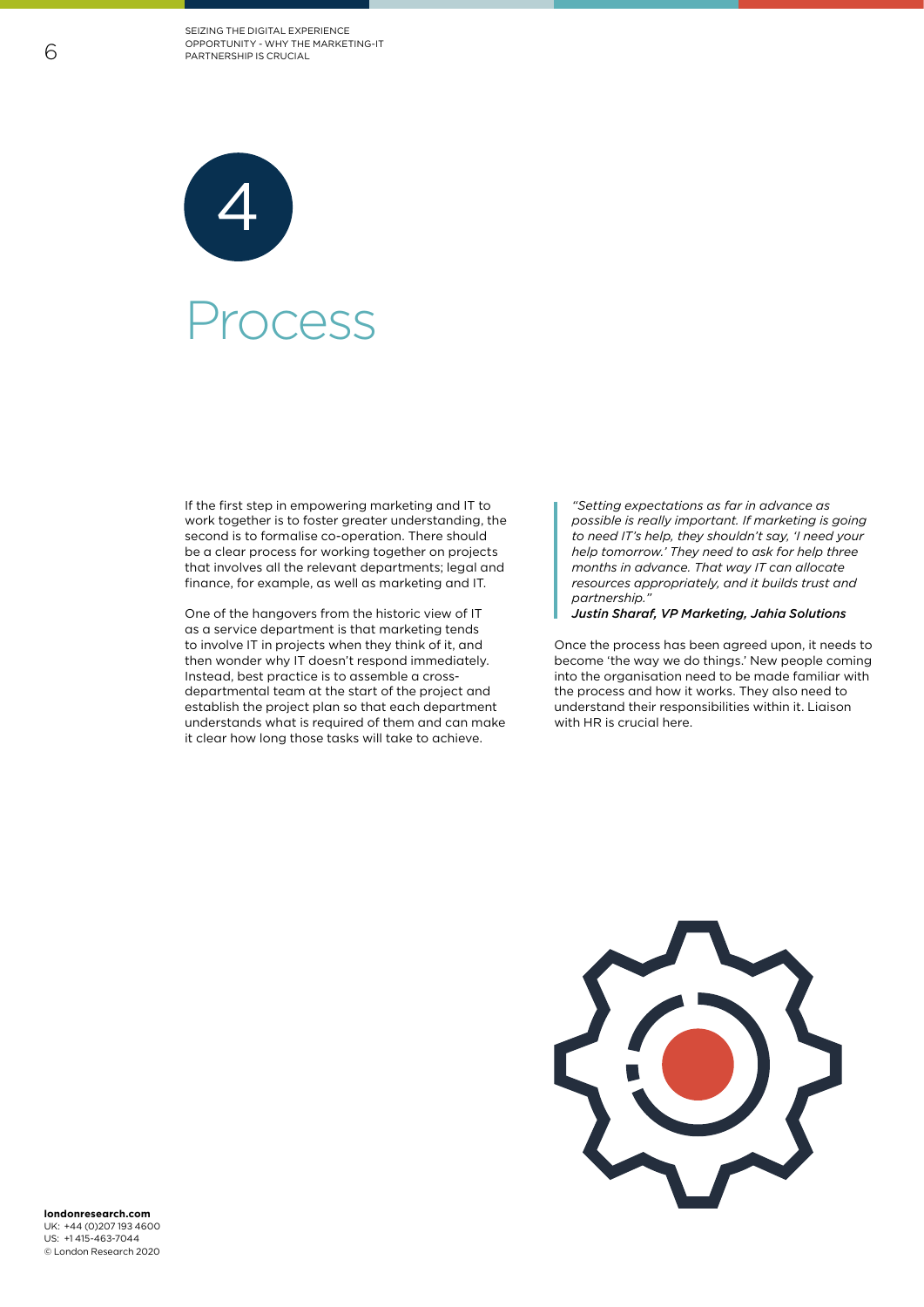Technology 5

Once the culture of collaborative working has been established and the processes embedded, we come back to technology. However, as said before, the requirements for the two sides are significantly different.

#### What marketers want from marketing technology:

#### **Flexibility**

Marketers need their marketing technology to allow them to respond to changes in market conditions, competitive activity and customer behaviour.

#### **Agility**

The response needs to be quick. A lengthy product evaluation, procurement and integration process will mean missed opportunities. This is why marketing tends to prefer all-in-one solutions, where built-in functionality can simply be turned on when required.

#### **Simplicity**

Although marketers are becoming increasingly savvy about technology, they still want martech to be easy to use. They don't want to have to go to IT every time they want to make a minor change to a website.

#### What IT wants from marketing technology:

#### **Interoperability**

For any business to be truly customer-centric, a single view of the customer is essential. That, in turn, means every piece of the martech stack must be able to draw on the data generated by every other piece, and provide the data it produces in a form every other element can use.

#### **Security**

Post-GDPR, data security is an existential issue for business. Any new marketing technology must maintain or enhance the security of the company's data, as well as supporting compliance with data protection laws.

#### **Stability**

IT needs to be certain any addition to the company's software infrastructure doesn't compromise the stability and reliability of the whole. Because of the time and resource involved in evaluating, purchasing and integrating new technology, IT will also be keen that any additions to the martech stack come with a development roadmap that matches the company's strategic aims.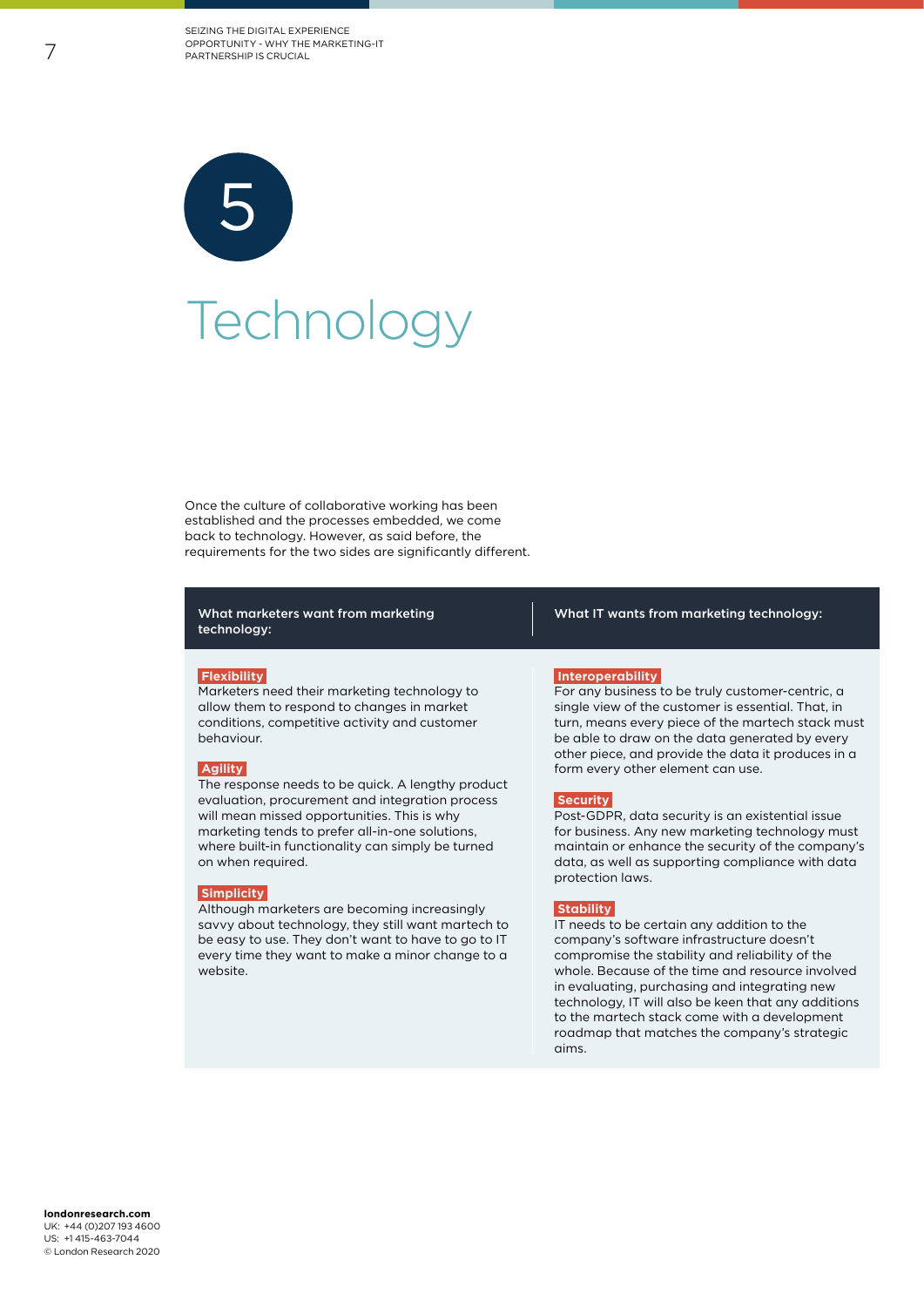66

DXPs that allow the simple integration of specialist point solutions can be a way of bridging the gap between marketing and IT. They should enable the flexibility, agility and simplicity required by marketers, combined with IT's need for security, stability and interoperability.

#### **Seizing the customer experience advantage**

As we saw earlier, more than half of businesses see the quality of the customer experience they deliver as their prime competitive advantage. That means making sure those experiences are available across all the channels customers choose to use; are personalised, relevant and timely; and are consistent and coherent across all those channels.

This task has become more challenging as the number of channels has increased. As a result, the technology required has had to evolve. In the early days of digital marketing, when all that was involved was a website and some emails, all that was needed was a CMS to handle the content on the site.

As more channels such as mobile, social and apps have been added to marketers' portfolios, all requiring content, the 'headless' CMS emerged. This, in effect, detached the content engine from the website front-end, allowing content from the CMS to be directed to any owned marketing channel. However, it also took control of the look and feel of these channels away from marketers, who relied on IT to create new pages or make changes to existing ones.

This led to the rise of the hybrid CMS, which includes the editing facilities marketers were used to in their traditional CMS, but which retains the flexibility to deliver content to multiple channels.

The latest stage of development is the Digital Experience Platform (DXP). These build on the foundation of the CMS to include the ability to take customer data from across the business and process it via artificial intelligence to produce insights that can drive real-time personalisation at scale. They also include the capability to handle marketing automation, and to integrate ecommerce.

#### **Towards best-of-breed**

At the same time as this evolution has been taking place, another trend has seen businesses move away from single-supplier solutions, and towards those built from individual best-of-breed elements. Partly this is because the use of APIs has made integration of multiple solutions much easier for IT.

Partly it's because most businesses already have some martech in place, and are unlikely to want to – or have the resources to – rip out and replace their entire stack. And partly it's because every company's requirements for their tech stack are different, and not every single-solution supplier will have the capabilities they need.

As a result, DXPs that allow the simple integration of specialist point solutions can be a way of bridging the gap between marketing and IT. They should enable the flexibility, agility and simplicity required by marketers, combined with IT's need for security, stability and interoperability.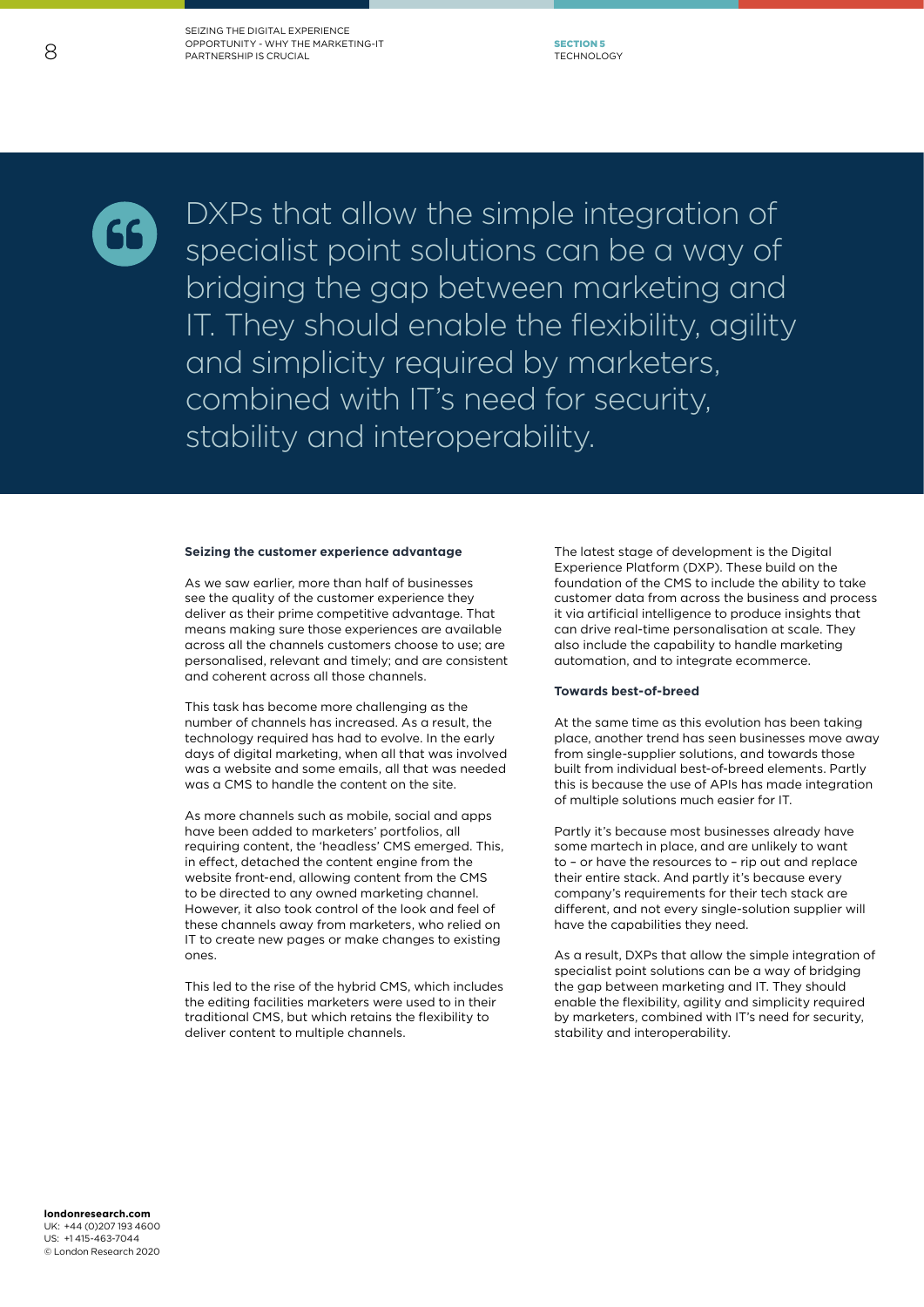

### Key takeaways



It is increasingly business-critical for marketing and IT to work together as a team. Close collaboration around a shared vision for the business will mean better decisions around technology are made more quickly, and time-to-value is reduced. It will also reduce risks associated with data privacy and permission, and better equip the organisation to become truly customer-centric.



The greatest barrier to close co-operation is each side's misperception of the other. Education is crucial to show that both departments behave in the way they do for good reasons. The aim must be to align both departments around a common goal, while respecting their individual agendas.



Once a culture of collaboration has been established, it must be supported by an agreed process that involves all relevant departments at the appropriate time.



The choice of technology is fundamental to support collaborative working. The choice of a martech and digital experience platform should be made on the basis of meeting the needs of both marketing and IT.